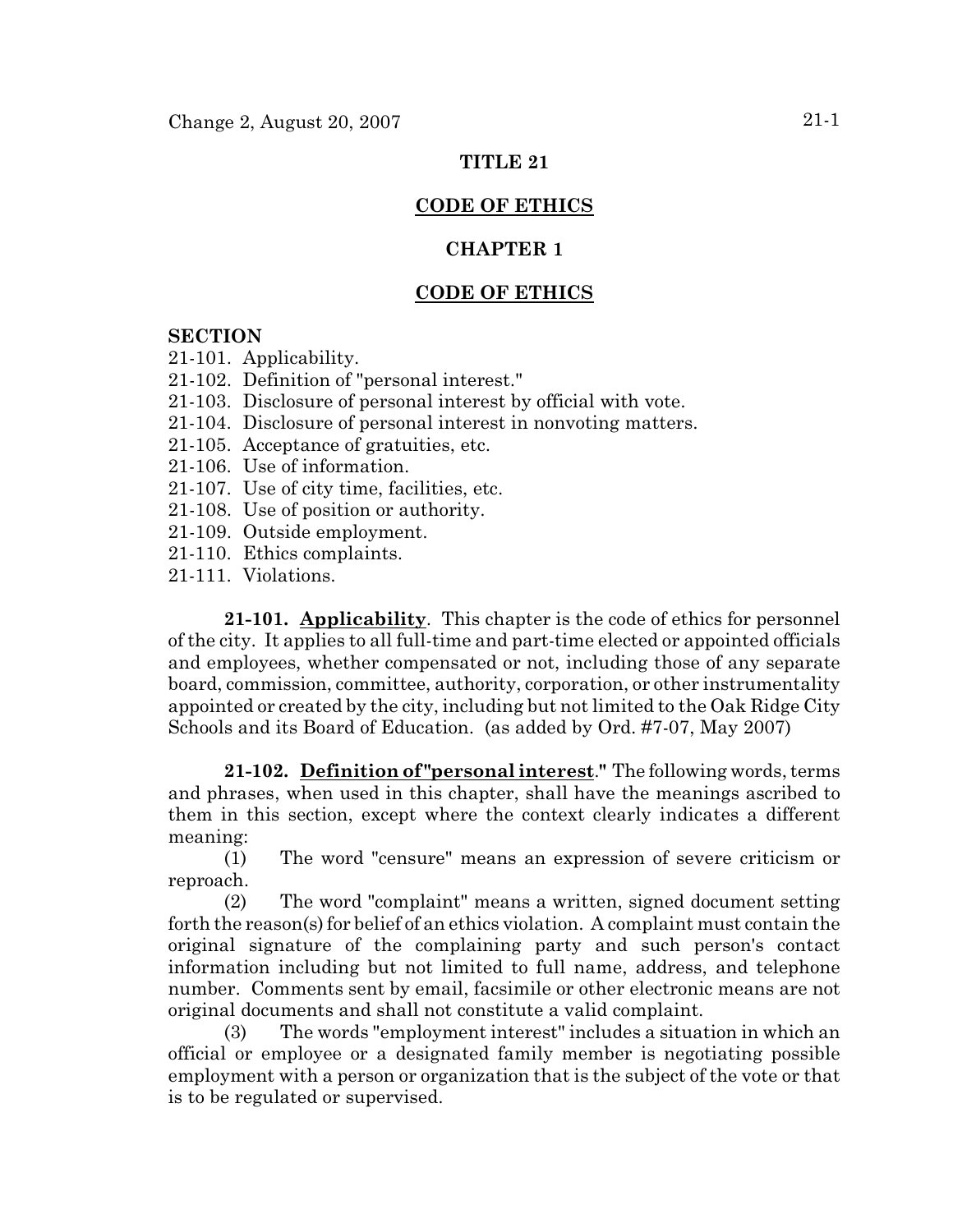Change 2, August 20, 2007 21-2

(4) The word "gift" means the transfer of anything of economic value, regardless of form, without reasonable consideration. "Gift" may include a subscription, membership, loan, forgiveness of debt, advance or deposit of money or anything of value, conveyed or transferred. "Gift" does not include political campaign contributions which are solicited or accepted in accordance with applicable laws and regulations.

(5) The word "official" means the members of city council, as well as members appointed thereby to city boards, commissions, committees, authorities, corporations or instrumentalities established by law or by this code. "Official" also includes the city judge.

(6) The words "personal interest" mean: (a) Any financial, ownership, or employment interest in the subject of a vote by a city board not otherwise regulated by state statutes on conflicts of interests; or

(b) Any financial, ownership, or employment interest in a matter to be regulated or supervised; or

(c) Any such financial, ownership, or employment interest of the official's or employee's spouse, parent(s) (including natural, step or adoptive, as well as inlaws), grandparent(s), sibling(s) (including natural, step or adoptive), child(ren) (including natural, step or adoptive, as well as grandchildren and inlaws), and any other individual residing within the employee's household who is a legal dependent of the employee or official for income tax purposes.

In any situation in which a personal interest is also a conflict of interest under state law, the provisions of the state law take precedence over the provisions of this chapter. (as added by Ord. #7-07, May 2007)

**21-103. Disclosure of personal interest by official with vote**. An official with the responsibility to vote on a measure shall disclose during the meeting at which the vote takes place, before the vote and so it appears in the minutes, any personal interest that affects or that would lead a reasonable person to infer that it affects the official's vote on the measure. In addition, the official may recuse himself or herself from voting on the measure. (as added by Ord. #7-07, May 2007)

**21-104. Disclosure of personal interest in nonvoting matters**. An official or employee who must exercise discretion relative to any matter, other than casting a vote, and who has a personal interest in the matter that affects or that would lead a reasonable person to infer that it affects the exercise of the discretion shall disclose, before the exercise of the discretion when possible, the interest on a form provided by and filed with the city clerk. Copies of such forms filed with the city clerk shall be provided to the city manager and, in the case of an employee, filed in the employee's personnel file. In addition, the official or employee may, to the extent allowed by law, charter, ordinance, or policy, recuse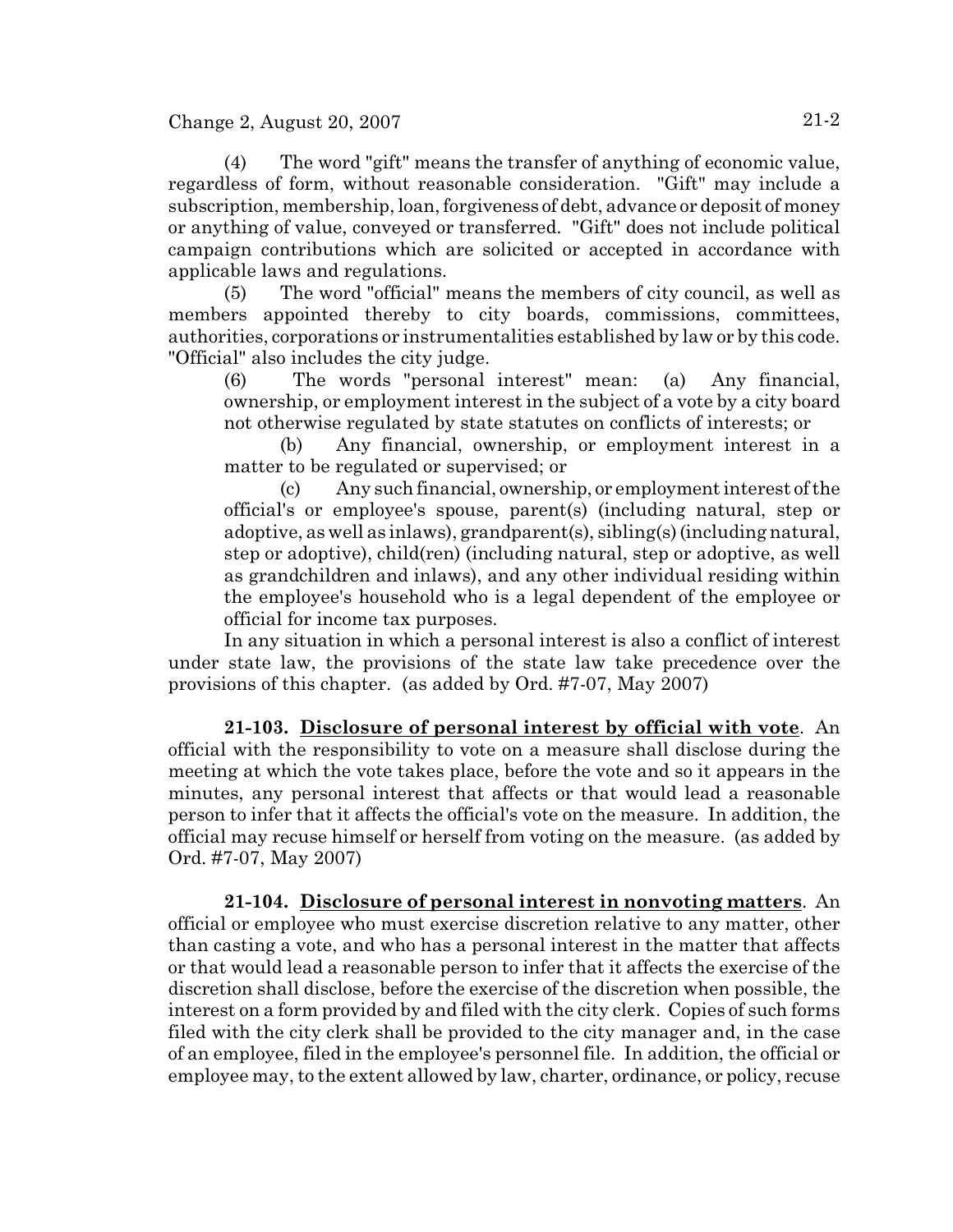Change 2, August 20, 2007 21-3

himself or herself from the exercise of discretion in the matter. (as added by Ord. #7-07, May 2007)

**21-105. Acceptance of gratuities, etc**. An official or employee may not accept, directly or indirectly, any money, gift, gratuity, or other consideration or favor of any kind from anyone other than the city:

(1) For the performance of an act, or refraining from performance of an act, that he or she would be expected to perform, or refrain from performing, in the regular course of his or her duties; or

(2) That might reasonably be interpreted as an attempt to influence his or her action, or reward him or her for past action, in executing city business.

This section does not apply to those items that are specifically covered by a separate policy and/or procedure established by the city manager pertaining to gifts and gratuities. (as added by Ord. #7-07, May 2007)

**21-106. Use of information**. (1) An official or employee may not disclose any information obtained in his or her official capacity or position of employment that is made confidential under state or federal law except as authorized by law.

(2) An official or employee may not use or disclose information obtained in his or her official capacity or position of employment with the intent to result in financial gain for himself or herself or any other person or entity. (as added by Ord. #7-07, May 2007)

**21-107. Use of city time, facilities, etc**. (1) An official or employee may not use or authorize the use of city time, facilities, equipment or supplies for private gain or advantage to himself or herself.

(2) An official or employee may not use or authorize the use of city time, facilities, equipment or supplies for private gain or advantage to any private person or entity, except as authorized by legitimate contract or lease that is determined by the city manager or city council to be in the best interests of the city or as otherwise permitted by law. (as added by Ord. #7-07, May 2007)

**21-108. Use of position of authority**. (1) An official or employee may not make or attempt to make private purchases, for cash or otherwise, in the name of the city; provided, however, that this section shall not apply to reasonable amounts paid for:

(a) Food, transportation, lodging and other travel expenses incurred in accordance with the city's travel policy.

(b) Dues, registrations, meals and similar expenses incurred in conjunction with membership or participation in a professional or community organization to which the official or employee belongs in his or her official capacity.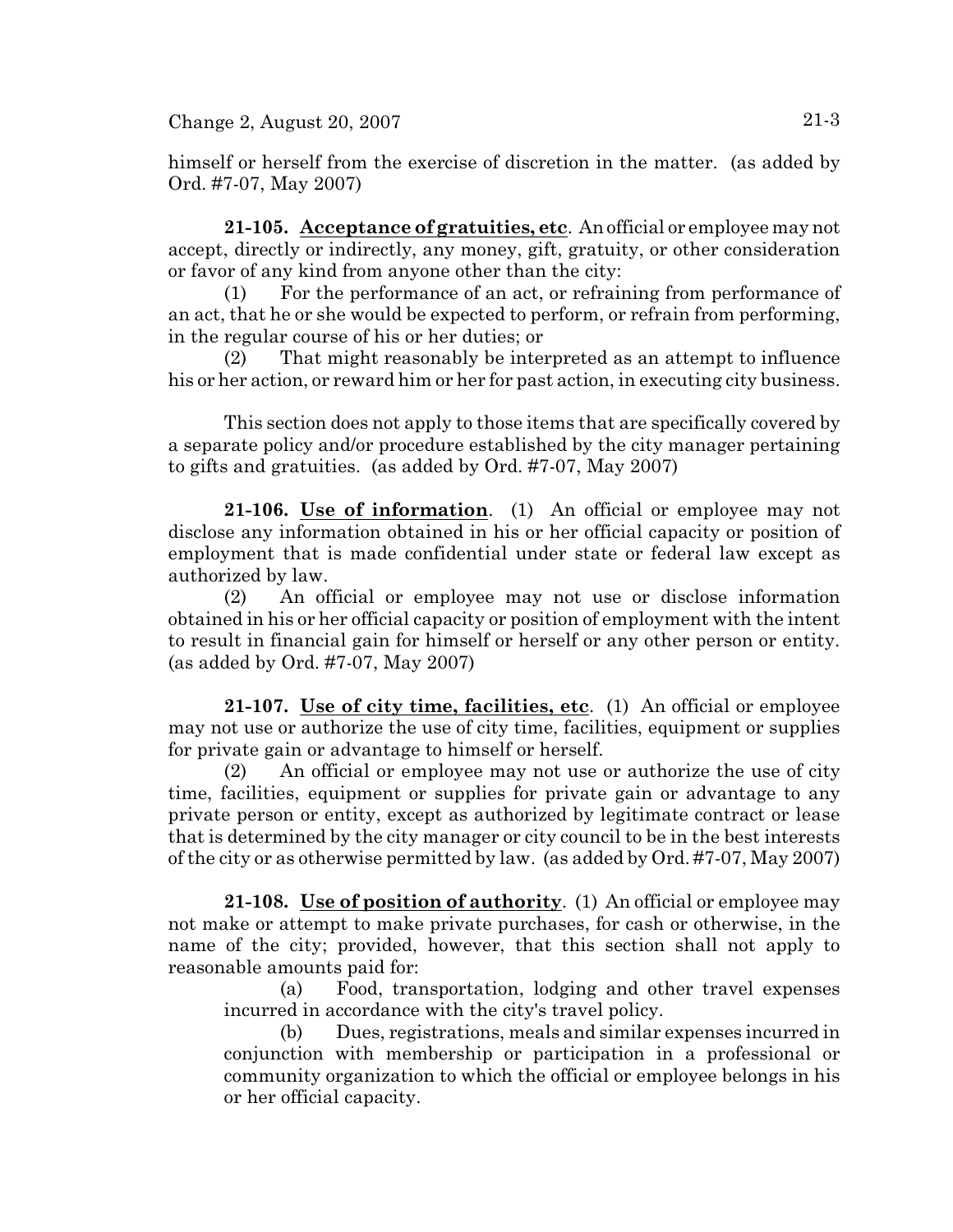(c) Meals purchased in the course of an official business meeting conducted on the city's behalf.

(2) An official or employee may not use or attempt to use his or her position to secure any privilege or exemption for himself or herself or others that is not authorized by the charter, general law, or ordinance or policy of the city. No officer shall intimidate, threaten, coerce, discriminate against, or give the appearance of or attempt to intimidate, threaten, coerce or discriminate against any employee for the purpose of interfering with that person's freedom of choice in the regular discharge of his or her official duties.

(3) No official or employee shall provide commercial or advertising endorsements in such a manner as to convey the city's approval of any private for-profit enterprise; provided, however, that an official or employee may respond to inquiries seeking information as to the city's experience with a vendor or other private enterprise. (as added by Ord. #7-07, May 2007)

**21-109. Outside employment**. An official or employee may not accept or continue any outside employment if the work unreasonably inhibits the performance of any affirmative duty of the municipal position or conflicts with any provision of the city's charter or any ordinance or policy. This section does not negate the requirement for employees to obtain prior approval before beginning any outside employment. (as added by Ord. #7-07, May 2007)

**21-110. Ethics complaints**. (1) The city attorney is designated as the ethics officer of the city. Upon the written request of an official or employee potentially affected by a provision of this chapter, the city attorney may render an oral or written advisory ethics opinion based upon this chapter and other applicable law.

(2) (a) Except as otherwise provided in this subsection, the city attorney shall investigate any credible complaint against an appointed official or employee charging any violation of this chapter, or may undertake an investigation on the city attorney's own initiative when the city attorney acquires information indicating a possible violation and make recommendations for action to end or seek retribution for any activity that, in the attorney's judgment, constitutes a violation of this code of ethics.

(b) The city attorney may request that the city manager or city council hire another attorney, individual, or entity to act as ethics officer when the city attorney has or will have a conflict of interests in a particular matter.

(c) When a complaint of a violation of any provision of this chapter is lodged against the city attorney, the city manager, or a member of city council, city council shall take the following action: